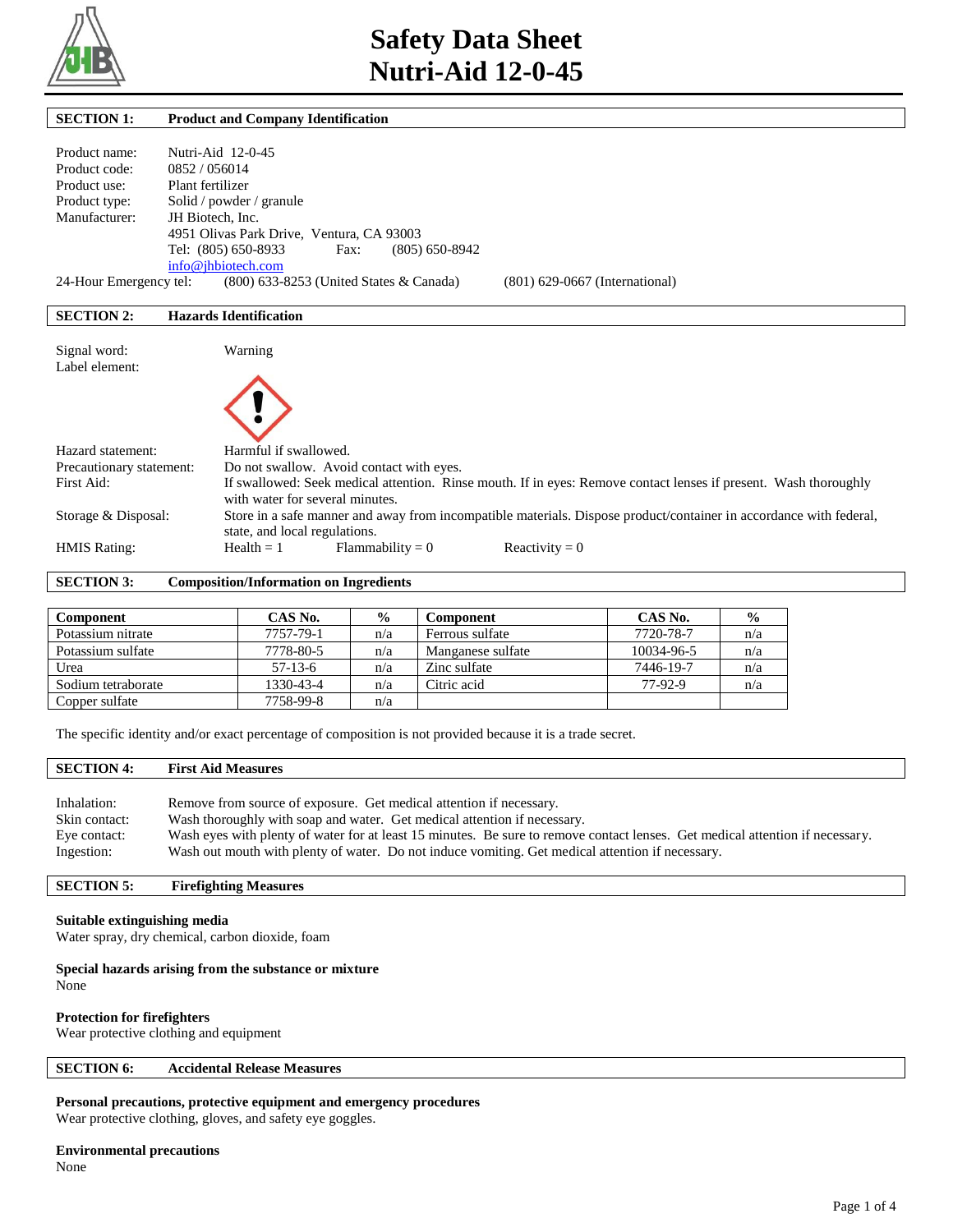

## **Safety Data Sheet Nutri-Aid 12-0-45**

## **Methods and material for containment and cleaning up**

Contain all spills and leaks to prevent discharge into the environment. Use appropriate tools to transfer spill material to proper disposal container. Or recover material and use it for its intended purpose.

## **SECTION 7: Handling and Storage**

### **Precautions for safe handling**

Avoid overheating or freezing

### **Conditions for safe storage, including any incompatibilities**

Store in a cool, dry, well-ventilated area away from direct sunlight. Store away from incompatible materials.

## **SECTION 8: Exposure Controls/Personal Protection**

### **Exposure controls**

Product has no occupational exposure limits. Avoid inhaling dusts or vapors. Practice good industrial hygiene and safety.

|                                               | OSHA PEL (8 hr TWA) | NIOSH REL (10 hr TWA)                                                               | ACGIH Threshold Limit Value (8 hr TWA) |
|-----------------------------------------------|---------------------|-------------------------------------------------------------------------------------|----------------------------------------|
| Nuisance dust (total)                         | $15 \text{ mg/m}^3$ | n/a                                                                                 | n/a                                    |
| Nuisance dust (resp)                          | $5 \text{ mg/m}^3$  | n/a                                                                                 | n/a                                    |
| <b>Personal protection</b><br>Eye protection: |                     | Eye protection is not required. To avoid contact with eyes, use safety eye goggles. |                                        |

#### Skin protection: Wear protective clothing as necessary to minimize contact. Use chemical resistant gloves.

Respiratory protection: Not required. Wear approved respiratory equipment if necessary.

## **SECTION 9: Physical and Chemical Properties**

## **Information on basic physical and chemical properties**

| Appearance                     | Off white powder                       | Vapor pressure                   | Not applicable   |
|--------------------------------|----------------------------------------|----------------------------------|------------------|
| Odor                           | No odor                                | Vapor density                    | Not applicable   |
| pH                             | Not applicable                         | <b>Relative density</b>          | $1.30$ g/ml      |
| <b>Physical state</b>          | Solid                                  | <b>Solubility</b>                | Soluble in water |
| Melting point / Freezing point | > $100^{\circ}$ C / 212 <sup>o</sup> F | <b>Partition coefficient</b>     | Not applicable   |
| <b>Boiling point</b>           | Not applicable                         | <b>Auto-ignition temperature</b> | Not applicable   |
| <b>Flash point</b>             | Not applicable                         | <b>Decomposition temperature</b> | Not applicable   |
| <b>Evaporation rate</b>        | Not applicable                         | <b>Viscosity</b>                 | Not viscous      |
| <b>Flammability</b>            | Non-flammable                          | <b>Explosive properties</b>      | Non-explosive    |
| <b>Explosive limits</b>        | Not applicable                         | <b>Oxidizing properties</b>      | Oxidizer         |

**SECTION 10: Stability and Reactivity** 

## **Reactivity**

None

### **Chemical stability**

Product is stable.

## **Possibility of hazardous reactions**

Under normal conditions, hazardous reaction will not occur.

**Conditions to avoid**

Avoid heat

### **Incompatible materials** Not available

**Hazardous decomposition products**

Ammonia, Nitrogen oxides

### **SECTION 11: Toxicological Information**

### **Information on toxicological effects**

| Acute toxicity: | Harmful if swallowed                    |
|-----------------|-----------------------------------------|
| Irritation:     | May cause eye or respiratory irritation |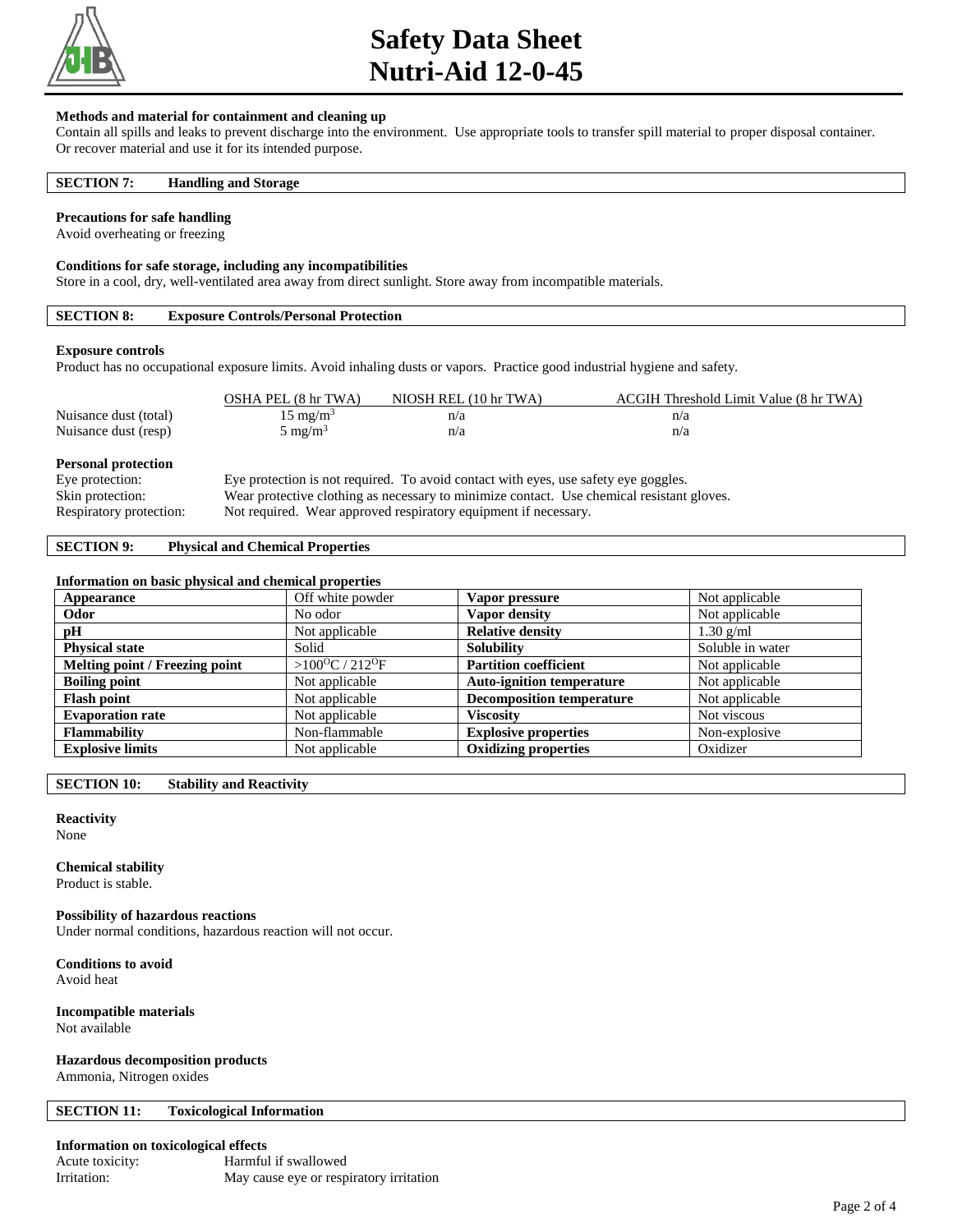

# **Safety Data Sheet Nutri-Aid 12-0-45**

| Corrosivity:           | Not known to be corrosive            |
|------------------------|--------------------------------------|
| Sensitization:         | Not known to cause sensitization     |
| Dose toxicity:         | Not known to be toxic                |
| Carcinogenicity:       | Not known to be carcinogenic         |
| Mutagenicity:          | Not known to be mutagenic            |
| Reproductive toxicity: | Not known to cause reproductive harm |

## **SECTION 12: Ecological Information**

## **Ecotoxicity**

Not hazardous

## **Persistence and degradability**

Not available

## **Bioaccumulative potential**

Not available

## **Mobility in soil**

Soluble in water and may disperse in soil.

**SECTION 13: Disposal Considerations** 

### **Waste treatment methods**

Dispose of product in accordance with federal, state, and local regulations. Consult with qualified representative for proper disposal or treatment.

### **SECTION 14: Transport Information**

### **DOT**

Not regulated by U.S. DOT as hazardous material.

| UN number:                                   | Not applicable |
|----------------------------------------------|----------------|
| UN proper shipping name:                     | Not applicable |
| Transport hazard class(es):                  | Not applicable |
| Packing group:                               | Not applicable |
| Environmental hazards:                       | Not applicable |
| Special precautions for user: Not applicable |                |

## **IATA**

Not dangerous goods

### **IMDG**

Not dangerous goods

## **SECTION 15: Regulatory Information**

### **CERCLA**

This product contains one or more substances regulated as a hazardous substance under the Comprehensive Environmental Response Compensation and Liability Act (CERCLA) (40 CFR 302).

Copper sulfate (CAS # 7758-99-8) Manganese sulfate (CAS# 10034-96-5) Zinc sulfate (CAS # 7446-19-7)

## **SARA 311/312 Hazards**

| Acute Health Hazard:               | Nο |
|------------------------------------|----|
| Chronic Health Hazard:             | No |
| Fire Hazard:                       | Nο |
| Sudden Release of Pressure Hazard: | Nο |
| Reactive Hazard:                   | Nο |

### **SARA 313**

Copper sulfate (CAS # 7758-99-8) is subject to reporting levels established by SARA Title III, Section 313. Manganese sulfate (CAS# 10034-96-5) is subject to reporting levels established by SARA Title III, Section 313. Potassium nitrate (CAS # 7757-79-1) is subject to reporting levels established by SARA Title III, Section 313. Zinc sulfate (CAS # 7446-19-7) is subject to reporting levels established by SARA Title III, Section 313.